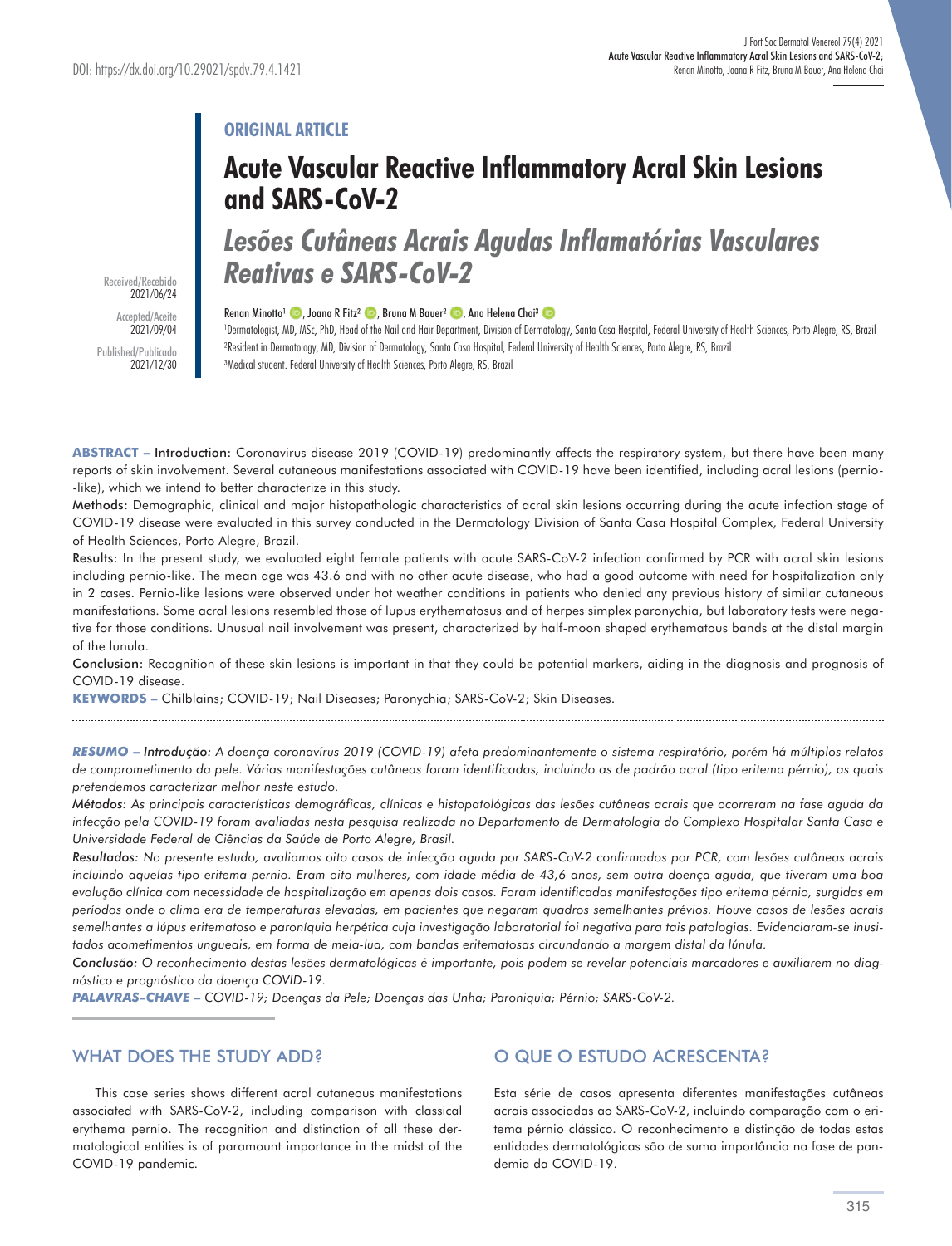## **INTRODUCTION**

In March 2020, coronavirus disease 2019 (COVID-19) was declared a pandemic by the World Health Organization. It is widely known that the respiratory system is predominantly affected by COVID-19; however, skin involvement has also frequently been reported.<sup>1</sup>

Several types of cutaneous manifestations have been identified, such as exanthematous rash, vesiculobullous skin eruptions, urticaria- -like rashes, pernio-like lesions, *livedo reticularis*-like lesions, cutaneous small-vessel vasculitis, and non-inflammatory retiform purpura.<sup>2,3</sup> The most widely cited mechanisms include overexpression of inflammatory mediators, which releases a large amount of cytokines, damaging the endothelium, formation of multiple microvascular thrombi and changes in the cellular components of the immune system infiltrating vessels by complement activation. Also, SARS-CoV-2 can enter into human endothelial cells via angiotensin converting enzyme 2 (ACE2) receptor and transmembrane serine protease 2 (TMPRSS2) in dermal blood vessels.4

Viral infections are associated with human innate and adaptive immune responses that produce inflammation. The activation of mast cells and basophils, either by direct or indirect effect of the virus, is a possible event and it is important to be keenly observant of cutaneous manifestations and hypercoagulable states (e.g., acral ischemia). It seems plausible that the described cutaneous manifestations could be caused by effects on endothelial dermal blood vessels or stimulated by cytokines in arterioles and capillaries due to cytopathic damage associated with SARS-CoV-2 infection. The direct cytopathic effect of SARS-CoV-2 can be present in cases of vesicular or papulovesicular lesions, which resemble those produced by the family Herpesviridae. Skin rashes can also be paraviral owing to cytokines or to drugs used during COVID-19 treatment.4

The cutaneous lesions associated with SARS-CoV-2 can appear before, during, or after systemic symptoms have resolved and they can also occur in asymptomatic patients.<sup>1</sup> The acral pattern of pernio-like lesions – acral, erythematous, and edematous lesions, with formation of blisters and pustules – are perhaps the most characteristic cutaneous lesions of COVID-19.5

Most cases of acral lesions have been associated with milder disease, resolving disease, or negative laboratory tests. In addition, acral lesions have also been detected in many close contacts of patients.<sup>6</sup>

Familiarity with cutaneous manifestations can aid in the early diagnosis and even act as prognostic and epidemiological markers of COVID-19.<sup>5,6</sup> It is crucial that all health care professionals be aware of these increasingly common cutaneous manifestations of COVID-19.7

The objective of the study was to characterize acral cutaneous manifestations seen in a dermatology outpatient clinic during the COVID-19 pandemic.

## **METHODS**

This is a descriptive study from an outpatient practice in Porto Alegre, Rio Grande do Sul, Brazil, during the COVID-19 pandemic, including patients diagnosed with COVID-19 who presented with cutaneous lesions in the acute infection stage. The diagnosis of COVID-19 was confirmed by real-time polymerase chain reaction (RT- -PCR) and also by serologic tests.

A whole-body examination of the patients' body surfaces was conducted to look for other cutaneous manifestations possibly related to COVID-19. The following data were collected: age, sex, phototype, place of origin, occupation (healthcare sector or other), aspects

316

associated with COVID-19 (general health status, overweight, comorbidities, fever, general symptoms, need for hospital treatment, and hospital admission), characteristics of the skin lesions (affected topographic area, onset before or after signs/symptoms described for COVID-19, climatic condition at onset, time to progression, related symptoms, semiologic aspects, treatment, investigation method, and first-time manifestation of that type of lesion on that site). The following tests were also included in the investigation: RT-PCR; IgG and IgM for SARS-CoV-2; serologic screening for herpes simplex virus (HSV) with IgG and IgM HSV-1 and HSV-2 antibodies; screening for lupus erythematosus with serum markers antinuclear antibody (ANA), anti-double-stranded-DNA-antibody (anti-ds-DNA), anti-SS-A and anti-SS-B antibodies; skin biopsy and lung imaging.

#### RESULTS

This descriptive case series included eight patients diagnosed with COVID-19 all female, mean age 43.6, all from Rio Grande do Sul, three working in the healthcare sector, who presented with acral cutaneous lesions in the acute stage of COVID-19, with no other associated disease.

In general, the patients had a good health status, with overweight and hypertension reported respectively in one and two patients.

Cutaneous manifestations occurred for the first time and concomitantly with the acute stage of SARS-CoV-2 infection. Lesions appeared after the initial signs and symptoms associated with COVID-19 (the most frequently cited signs and symptoms were: fever, coughing, dyspnea, diarrhea, anosmia, and ageusia). Although all the eight patients seeked hospital care only two had to be admitted to hospital (Table 1).

Assessed acral lesions affected different topographic areas, including fingers (dorsum, pulps or periungual), toes, and the nail apparatus. Semiologically, there were mild manifestations such as erythema, *livedo reticularis*-like lesions, and edema, and in four also more severe lesions with blister formation, cyanosis, vasculitis and necrosis (Fig. 1). Symptoms included burning sensation, itching, and throbbing pain.

Those patients who presented with pernio-like lesions reported that the lesions developed in periods of hot weather and denied having had those or similar lesions before (Fig. 2). Patients with lupus erythematous-like lesions and herpetic whitlow-like lesions tested negative for these conditions. Among nail disorders, half-moon shaped erythematous bands around the distal margin of the lunula were a peculiar finding (Fig. 3). The most severe skin lesions were not necessarily associated with more severe respiratory infections caused by SARS-CoV-2.

The lesions were biopsied and revealed lymphocytic infiltrate in the perivascular papillary dermis and reticular dermis, edema, and signs of endothelial activation, and necrotic keratinocytes. Among patients with abnormal lung imaging findings, some had normal chest radiographs, but computed tomography (CT) revealed ground-glass opacity in 5 patients, leading to the diagnosis of interstitial pneumonia. No fatality occurred in this group and COVID-19 resolved within 30 to 90 days.

### **DISCUSSION**

Clinically, pernio-like erythematous lesions consist of macules, papules, plaques or blisters, and usually show a clearly defined border in the metatarsophalangeal and interphalangeal region, generally affecting the feet and, to a lesser extent, the hands. Lesions look purplish or bluish at first but can develop into blisters or crusts in the course of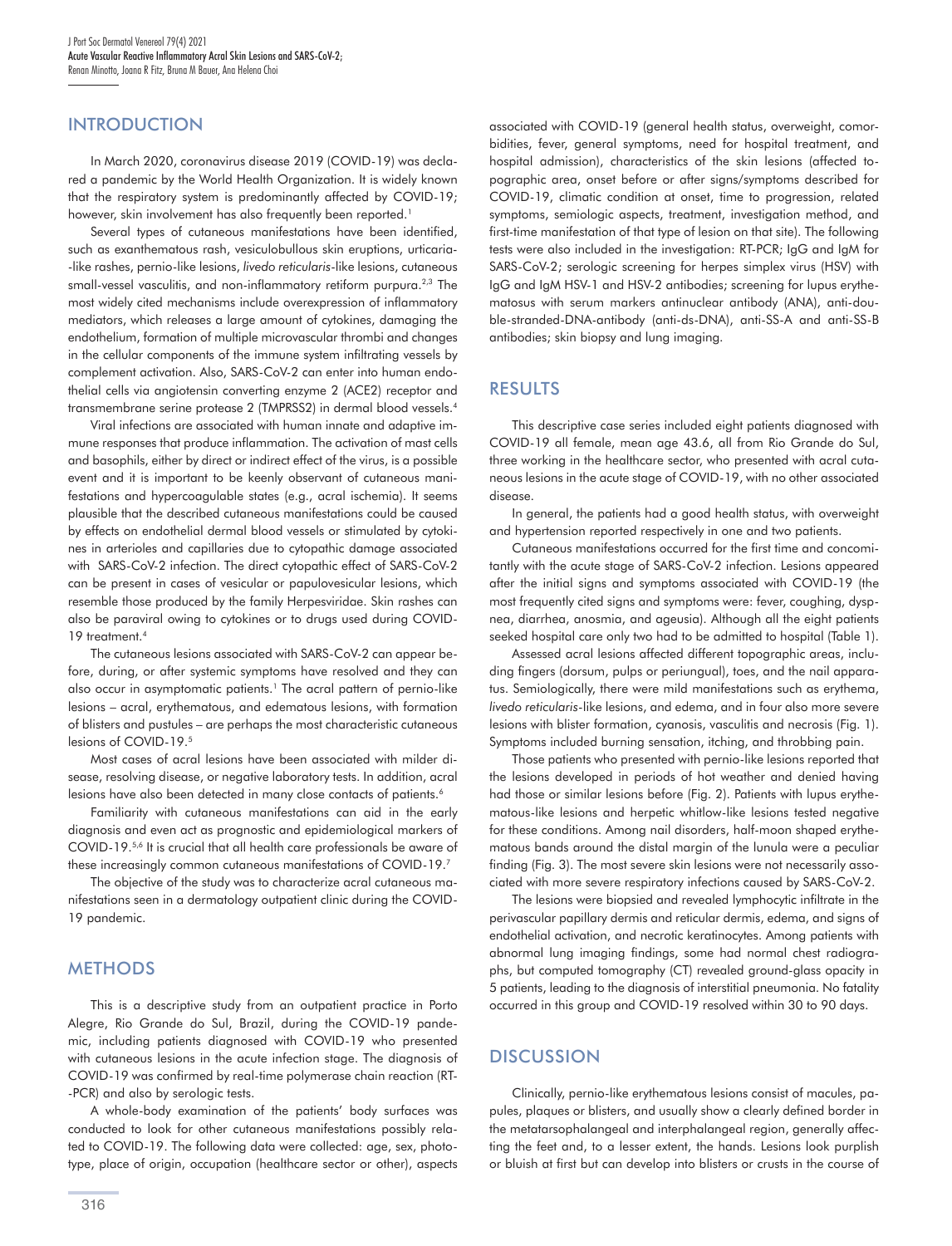| Table 1 - Demographics and clinical characteristics of patients. |                                     |                           |                                                                    |                                                  |                                                  |                                                  |                                                                   |                                                               |
|------------------------------------------------------------------|-------------------------------------|---------------------------|--------------------------------------------------------------------|--------------------------------------------------|--------------------------------------------------|--------------------------------------------------|-------------------------------------------------------------------|---------------------------------------------------------------|
|                                                                  | Case 1                              | Case 2                    | Case 3                                                             | Case 4                                           | Case 5                                           | Case 6                                           | Case 7                                                            | Case 8                                                        |
| <b>DEMOGRAPHIC DATA</b>                                          |                                     |                           |                                                                    |                                                  |                                                  |                                                  |                                                                   |                                                               |
| Age (years)                                                      | 56                                  | 47                        | 38                                                                 | 64                                               | 49                                               | 34                                               | 23                                                                | 38                                                            |
| Sex                                                              | F                                   | F                         | F                                                                  | F                                                | F                                                | F                                                | F                                                                 | F                                                             |
| Phototype                                                        | $\vert\vert$                        | $\mathsf{IV}$             | $\parallel$                                                        | $\parallel \parallel$                            | $\mathsf{IV}$                                    | $\  \ $                                          | $\vert\vert$                                                      | V                                                             |
| Place of origin                                                  | <b>RGSS</b>                         | <b>RGSS</b>               | <b>RGSS</b>                                                        | <b>RGSS</b>                                      | <b>RGSS</b>                                      | <b>RGSS</b>                                      | <b>RGSS</b>                                                       | <b>RGSS</b>                                                   |
| Occupation                                                       | $\circ$                             | <b>HCS</b>                | <b>HCS</b>                                                         | $\circ$                                          | <b>HCS</b>                                       | $\circ$                                          | $\circ$                                                           | $\circ$                                                       |
| Clinics/SARS-CoV-2 INFECTION                                     |                                     |                           |                                                                    |                                                  |                                                  |                                                  |                                                                   |                                                               |
| General health status                                            | Good                                | Good                      | Good                                                               | Good                                             | Good                                             | Good                                             | Good                                                              | Good                                                          |
| Overweight                                                       | No                                  | No                        | No                                                                 | No                                               | No                                               | No                                               | No                                                                | Yes                                                           |
| Comorbidities                                                    | SAH                                 | No                        | No                                                                 | No                                               | No                                               | No                                               | No                                                                | SAH                                                           |
| Fever                                                            | No                                  | Yes                       | Yes                                                                | Yes                                              | Yes                                              | Yes                                              | Yes                                                               | Yes                                                           |
| General symptoms                                                 | Yes                                 | Yes                       | Yes                                                                | Yes                                              | Yes                                              | Yes                                              | Yes                                                               | Yes                                                           |
| <b>Hospital treatment</b>                                        | Yes                                 | Yes                       | Yes                                                                | Yes                                              | Yes                                              | Yes                                              | Yes                                                               | Yes                                                           |
| Hospital admission                                               | N <sub>o</sub>                      | Yes                       | Yes                                                                | No                                               | No                                               | No                                               | No                                                                | No                                                            |
| <b>SKIN LESIONS</b>                                              |                                     |                           |                                                                    |                                                  |                                                  |                                                  |                                                                   |                                                               |
| Topographic area                                                 | Dorsum of<br>fingers                | Nails (hands)             | Dorsum of<br>fingers nails<br>apparatus<br>(hands)                 | Nail<br>apparatus of<br>the hands                | Periungual<br>region<br>finger pulp              | Nails<br>finger pulp                             | Dorsum of<br>fingers, toes,<br>hands, and feet                    | Dorsum of toes<br>and legs                                    |
| Onset before / after<br>systemic signs/symptoms                  | After                               | After                     | After                                                              | Cold weather                                     | After                                            | Cold weather                                     | After                                                             | After                                                         |
| Climatic condition at<br>onset                                   | Hot<br>weather                      | Hot<br>weather            | Hot<br>weather                                                     | Hot<br>weather                                   | Hot<br>weather                                   | Hot<br>weather                                   | Hot<br>weather                                                    | Hot<br>weather                                                |
| Time to progression<br>(weeks)                                   | 3                                   | 10                        | 3 (dorsum of<br>fingers) and 8<br>(nail apparatus<br>of the hands) | 24                                               | $\overline{4}$                                   | 5                                                | 3                                                                 | 5                                                             |
| Associated symptoms                                              | Itching and<br>burning<br>sensation | Pain                      | Itching,<br>burning sensa-<br>tion, pain                           | Burning sensa-<br>tion, pain, and<br>throbbing   | Burning sensa-<br>tion, pain, and<br>throbbing   | Burning sensa-<br>tion, pain, and<br>throbbing   | Itching and<br>burning sensa-<br>tion                             | Itching, burn-<br>ing sensation,<br>and pain                  |
| Semiological aspects                                             | Erythema and<br>edema               | Erythema                  | Erythema and<br>edema                                              | Edema, cyano-<br>sis, and<br>Necrosis            | Erythema,<br>edema,<br>cyanosis, and<br>blisters | Erythema,<br>edema,<br>cyanosis, and<br>blisters | Erythema, ede-<br>ma, and livedo  <br>reticularis-like<br>lesions | Erythema,<br>edema, cya-<br>nosis, blisters,<br>and exudation |
| Treatment                                                        | Topical<br>corticosteroid           | Topical<br>corticosteroid | Topical<br>corticosteroid                                          | Debridement,<br>oral and topi-<br>cal antibiotic | Topical<br>antibiotic                            | Topical<br>antibiotic                            | Topical<br>corticosteroid                                         | Topical<br>corticosteroid                                     |
| <b>INVESTIGATIONS</b>                                            |                                     |                           |                                                                    |                                                  |                                                  |                                                  |                                                                   |                                                               |
| RT-PCR for SARS-CoV-2                                            | $\left( +\right)$                   | $\left( +\right)$         | $\left( +\right)$                                                  | $\left( +\right)$                                | $\left( +\right)$                                | $\left( +\right)$                                | $(+)$                                                             | $(+)$                                                         |
| lgM                                                              | $(+)$                               | $(+)$                     | $(+)$                                                              | $\left( +\right)$                                | $(+)$                                            | $(+)$                                            | $(+)$                                                             | $(+)$                                                         |
| lgG                                                              | $(+)$                               | $\left( +\right)$         | $\left( +\right)$                                                  | $\left( +\right)$                                | $(+)$                                            | $(+)$                                            | $\left( +\right)$                                                 | $(+)$                                                         |
| Serologic for herpes virus                                       | $(-)$                               | $(\hbox{-})$              | $(\hbox{-})$                                                       | $(-)$                                            | $(-)$                                            | $(-)$                                            | $(-)$                                                             | $(-)$                                                         |
| Screening for SLE                                                | $(\hbox{-})$                        | $(\hbox{-})$              | $\left( \text{-} \right)$                                          | $(\hbox{-})$                                     | $(-)$                                            | $(-)$                                            | $(\hbox{-})$                                                      | $(-)$                                                         |
| Skin biopsy with inflam-<br>matory pattern                       | Yes                                 | Yes                       | Yes                                                                | Yes                                              | Yes                                              | Yes                                              | Yes                                                               | Yes                                                           |
| Lung imaging                                                     | $\hbox{N}$                          | Abn                       | Abn                                                                | Abn                                              | Abn                                              | Abn                                              | $\hbox{N}$                                                        | $\hbox{N}$                                                    |
| First-time presentation of<br>the lesions                        | Yes                                 | Yes                       | Yes                                                                | Yes                                              | Yes                                              | Yes                                              | Yes                                                               | $\operatorname{\mathsf{Yes}}$                                 |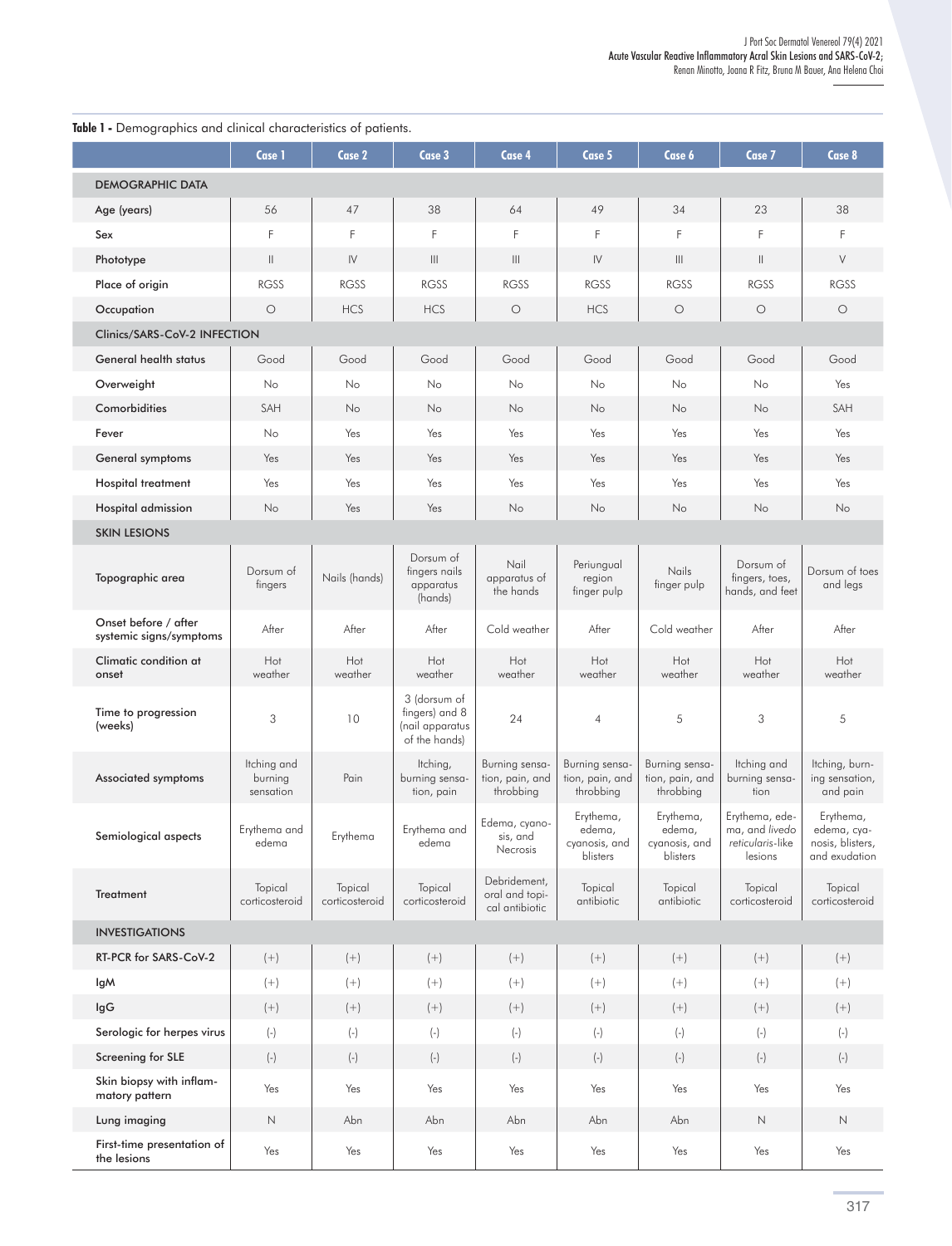J Port Soc Dermatol Venereol 79(4) 2021 Acute Vascular Reactive Inflammatory Acral Skin Lesions and SARS-CoV-2; Renan Minotto, Joana R Fitz, Bruna M Bauer, Ana Helena Choi



**Figure 1 -** Manifestations of ischemia and necrosis in the fingers that appeared during the infection by SARS-CoV-2. Sequence of photos (a), (b), (c), (d), (e), (f), (g) and (h) from the beginning to the recovery phase. Histological images of nonspecific lymphocytic inflammatory infiltrate (i) 100x and (j) 400x, both in H/E stain.



**Figure 2 -** Finger lesions with violaceous erythema and edema that occurred during the infection by SARS-CoV-2 (a), (b), (c) and (d). Histological images of nonspecific lymphocytic inflammatory infiltrate (e) 100x and (f) 400x, both in H/E stain.

disease, and they sometimes look like vasculitis or *erythema multiforme*,8 as in our cases 7 and 8 (Fig. 4).

Skin rashes often present as purplish erythematous papules, macules, or nodules, and their pathogenesis is not fully understood. An underlying mechanism could be cold-induced vasoconstriction and vasospasm, resulting in hypoxemia and inflammation. Other hypotheses suggest hyperviscosity or autoantibody-induced endothelial damage. A study suggests that "immune dysregulation, vasculitis, vascular thrombosis, or neoangiogenesis"9 play a role in the pathophysiology of skin rashes.

Treatment modalities include heat, nonsteroidal anti-inflammatory drugs (NSAIDs), topical corticosteroids, and vasodilators.<sup>10</sup>

Our case series is in line with literature findings, as several studies consider acral cutaneous lesions as probably the most characteristic skin lesions of SARS-CoV-2 infection. Our study also supports that pernio-like erythematous lesions are associated with COVID-19, given that acral cutaneous lesions occurred at hot temperatures rather than in wintertime, which is more usual.<sup>6</sup> Erythema pernio usually occurs only in winter at low temperatures in the State of Rio Grande do Sul, but that was not the case because cutaneous lesions developed during the pandemic in hot weather. Furthermore, no patient reported a previous history of pernio-like erythema during cold weather and SARS- -CoV-2 infection was confirmed in all of the patients by PCR.

The prevalence of acral lesions varied considerably among studies. An international case series with 505 patients with skin conditions showed a 63% prevalence for pernio-like lesions.<sup>11</sup> As in our study, pain and itching were the dermatologic symptoms more frequently associated with the lesions.<sup>11-15</sup>

Moreover, as we described (Fig. 3), convex erythematous half- -moon bands around the distal margin of the lunula associated with pain were also reported in the literature in a 60-year-old female patient who had a similar clinical course 2 weeks after the onset of symptoms. Nonetheless, she denied having any associated symptoms and no other cutaneous manifestation was observed. After follow-up of 1 month, the bands were still present and they were wider. The pathogenesis of this half-moon-shaped lesion after SARS-CoV-2 infection is unknown, and it had not been previously described in other systemic diseases. A localized microvascular lesion secondary to an inflammatory immune response and a procoagulant state may play a key role. Considering the anatomic site, possible damage to the capillary network of the distal subungual arcade was inferred.16

*Livedo reticularis*-like lesions appear to be one of the least common cutaneous manifestations during the COVID-19 pandemic and we described an acral case in association with erythema pernio-like lesions (Fig. 5). In a study of 375 patients with cutaneous manifestations who had tested positive for COVID-19, only 6% showed variable degrees of *livedo reticularis*-like lesions and necrosis.<sup>6</sup> The anatomic site of those lesions includes the trunk, forearms, and dorsal hands and feet.<sup>6,9</sup> The lesions occurred concomitantly with other COVID-19 symptoms and affected mainly older patients with more severe infections. A Spanish case series demonstrated a 10% mortality rate (the highest rate among all cutaneous manifestations) in patients with *livedo reticularis*-like lesions.6

The histopathological findings of skin lesions showed varied and nonspecific inflammatory aspects. However, the clinical features of the acute dermatological lesions occurring in patients with COVID-19 support this association reported since the beginning of the pandemic. Nevertheless, despite the lack of specific histologic markers for SARS-CoV-2 and the need to determine a cause and effect relationship, investigation plays an important role in differential diagnosis (in the present study, our investigation ruled out other acral disorders such as seen in systemic lupus erythematosus and herpes virus infection).

According to the literature, the histopathologic analysis of skin lesions in COVID-19 cases may reveal different patterns. In cases of SLE-like acral lesions and herpetic whitlow-like, the histologic analysis showed focal vacuolar degeneration of the basal layer. Degenerative changes were also observed within the epidermis with perivascular lymphocyte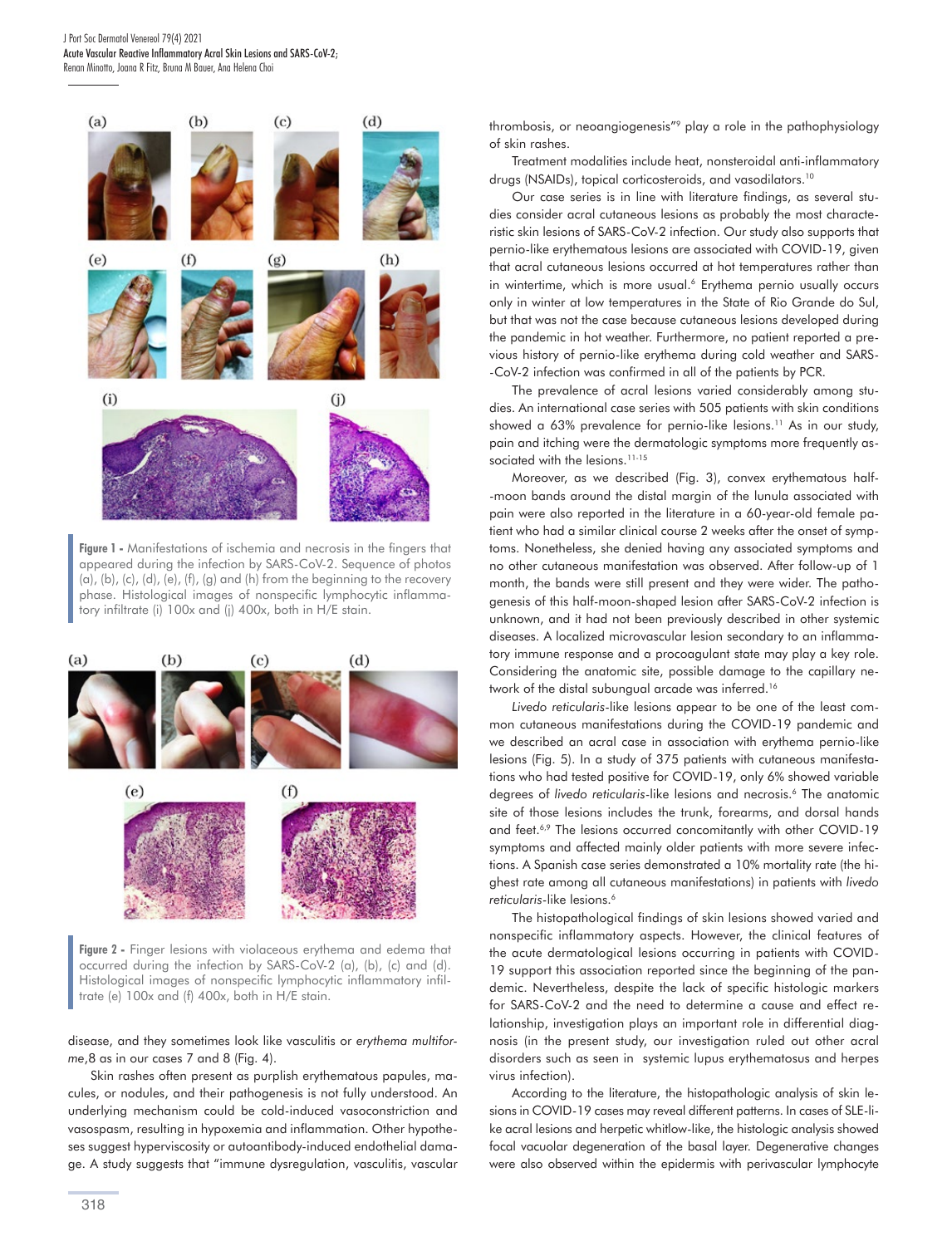

**Figure 3 -** Unusual manifestations in nails with erythematous arches that appeared during SARS-CoV-2 infection. Left hand fingers: (a) = fifth, (b) = fourth, (c) = third, (d) = second and (e) = first. Right hand fingers: (f) = first, (g) = second, (h) = third, (i) = fourth and (j) = fifth. Histological images of nonspecific lymphocytic inflammatory infiltrate (k) 100x and (l) 400x, both in H/E stain.

cuffs. The histologic analysis of another sample revealed the presence of perivascular neutrophil cuffs with clear endothelium inflammation and areas of epidermal necrosis.<sup>8</sup> In another study, whose findings were consistent with ours, there was lymphocytic infiltrate (predominantly perivascular) in the papillary dermis and reticular dermis, occasionally associated with edema and signs of endothelial activation.<sup>17</sup>

Other studies found granular positivity of spike protein in dermal endothelial cells and epithelial cells of eccrine glands of a patient with chilblain-like lesions and SARS-CoV-2. Therefore, the detection of SARS-CoV-2 components in eccrine glands – corroborated by the notion that the closely related SARS-CoV is also present in sweat glands – indicates sweat as a possible source of contagion.<sup>18,19</sup>



**Figure 4 -** Acral inflammatory lesions with violaceous erythema, edema and blisters that appeared during the SARS-CoV-2 infection.  $(a)$  = initial condition,  $(b)$  = evolution with residual hyperchromic areas. Histological images of nonspecific lymphocytic inflammatory infiltrate (c) 100x and (d) 400x, both in H/E stain.



**Figure 5 -** Acral lesions with cyanosis and livedo arising during infection by SARS-CoV-2. (a) = left foot and (b) = right foot. Histological images of nonspecific lymphocytic inflammatory infiltrate (c) 100x and (d) 400x, both in H/E stain.